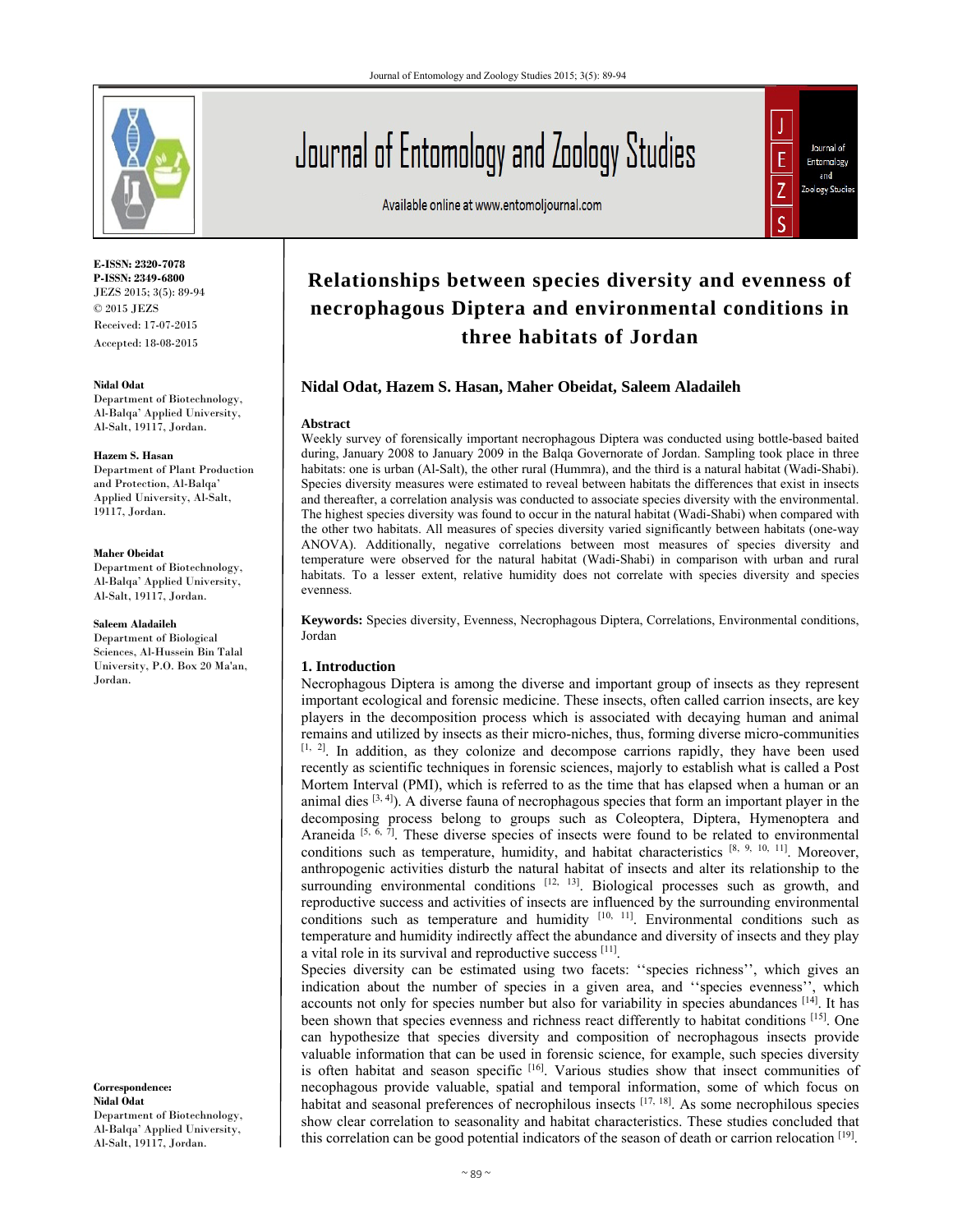Understanding the changes in biodiversity when correlated with urbanization is essential for monitoring the complex effects of human activity on native ecosystems.

Thus, the present study aimed at studying the species diversity and evenness of necrophagous insects' communities in three environmentally different habitats in Jordan. Its specific objectives were of threefold: (1) To estimate various facets of species diversity (species richness and species evenness) in three varied habitats, (2) To compare the diversity of necrophagous insects between the studied habitats, (3) To correlate the diversity estimates with environmental conditions of temperature and humidity.

#### **2. Material and Methods**

## **2.1. Study habitats and insects sampling**

The present study was conducted in Balqa Governorates of Jordan (about 15 km from the capital Amman; (32°02′0″N 35°44′0″E). Three different habitats were investigated: (1) Al-Salt which is an urban habitat with dense private housing and exposure to human activities, (2) Hummra which is a rural habitat with semi-natural vegetation cover and little human activities, and (3) Wadi-Shabi which is largely a natural habitat without human interference. In addition to variation between the habitats in vegetation cover and human interferences, they also differ in air temperature and relative humidity (Table 1). In each habitat, bottle traps were used to collect necrophagous Diptera 2 weeks per month from January 2008 to January 2009. The number of individuals for each species found in each habitat scored averagely per site and per week. Collection method and the trapping bottles are described [20, 21, 22]. This method of trapping is characterized by low cost and the easiness of operation. At each habitat, we reported air, temperatures and relative humidity using data loggers placed near center point between traps.

# **2.2. Data analyses**

The abundance of each species of necrophagous insects in each of the habitats investigated was used to calculate the diversity measures of (1) Shannon-Weiner diversity index, (2) Simpson diversity, and (3) Species evenness in each habitat, using the formulas according to Magurran and Phillip [14]. We used the one-way ANOVA to test for differences between habitats in term of species diversity measures. The Tukey's ASD test was used to compare areas where the F-test was significant. As a result of our data being abnormally distributed most times, we used spearman's correlation coefficient to explore the relationships between species diversity measures (Shannon diversity, Simpson diversity, and Species evenness), temperature, and humidity at each habitat studied. All statistical analyses were carried out using PAST 3.03 data analysis package [23].

# **3. Results and discussion**

The spatial relationship existing between insect diversity and habitat conditions provides valuable information for forensic sciences, as they can be used, for example, to estimate the minimum Postmortem Interval (PMI), to trace postmortem movements of the body, and to estimate possible wounds. Moreover, the diversity - habitat relationship offer an important ecological value, as it represents a key role in maintenance of biological diversity and ecosystem function [24]. Among the insects that are of medical and ecological values are necrophagous Diptera [5, 7]. Presently, our objective is to study and compare the diversity of necrophagous Diptera, between three varied habitats, Al-Salt (urban), Hummra (rural), and Wadi-Shabi (Natural), in Jordan. The results

revealed that the three habitats investigated in this research varied in the levels of species diversity and species evenness of necrophagous Diptera. Table 1 shows analyses of variance ANOVA ( $P \le 0.05$ ) which indicated significant habitat variation for all fly species examined (*Calliphora vicina*, *Calliphora vomitoria*, *Lucilia cuprina*, *Lucilia sericat*, *Chrysomya rufifacie*, *Sarcophaga carnaria*, *Fannia scalaris*, *Muscina stabulans*, and *Musca domestica)*. The results revealed that Al-Salt and Hummra habitat had similar diversity levels as reported by Shannon and Weaver diversity, Simpson diversity, and species evenness. On the other hand, these two habitats differed significantly from Wadi-Shabi habitat when examined with the three measures of diversity (Table 1). This pattern of variation observed in necrophagous Diptera possibly reflects the variation in the three habitats with regard to human interference. For example, Al-Salt (urban) and Hummra (rural) habitats are subjected to some human influences as the two habitats are under the influence of urbanization and some small scale agricultural practices. Additionally, as compared with Wadi-Shabi which is a natural habitat and supposedly support higher level vegetation cover and there's a possibility that flora diversity may contribute to such varied levels of diversity we discovered in our. Another reason for this variation in species diversity could be as a result of the agricultural practices, which play a major role in affecting the distribution and frequency of insect species across habitats regions  $^{[25]}$ . Some studies, for example  $^{[26]}$ , have recorded that natural and unmanaged habitats have a positive impact on insect diversity within a heterogeneous environment. It was observed in this study, that despite an unmanaged habitat like Wadi-Shabi, it still recorded high species diversity as well as species evenness (Table 1). The differences in necrophagous diversity between these three habitats could be attributed to variation in the extent of human interferences. For example, it could be fairly established that highly urbanized and rural areas support higher extinction rates of insects as a result of associated habitat fragmentation, in addition to the lower vegetation structure  $^{[27, 28, 29]}$ . However, the influence of urbanization on insect diversity is very complex, as it is well documented that the composition and diversity of the necrophilous insects depended on several factors such as geographical location of the study habitat, specific characteristics of vegetation cover, and others [30]. Additionally, other insects showed positive, negative or neutral responses of species richness to increasing urbanisation  $[27, 29, 29]$  $31, 32$ ]. Thus, it is difficult to rule out such factors that may have contributed to the varied level of insect diversity in this study. This study was also aimed at correlating the diversity estimates

of necrophagous insects with the environmental conditions of temperature and humidity. Significant correlations between most measures of species diversity, temperature and humidity for the natural habitat (Wadi-Shabi) was carried out in comparison with urban and rural habitats. In Wadi-Shabi which is natural habitat, significant negative correlation was found between temperature, Shannon and Weaver diversity, Simpson diversity, and species evenness. Because temperature plays a vital role in the survival and reproductive success of insects, negative correlation could occur, owing to the fact that high temperature act as heat stressor that could result in direct mortality and reduce reproductive success and fitness, and thus influence abundance and diversity of insects [10, 11]. On the other hand, humidity is positively correlated with both measures of species diversity, Shannon and Weaver diversity and Simpson diversity (Figure 1). Families of Diptera have been found to show a variable response to humidity, but it was assumed that several species prefer highly humid environment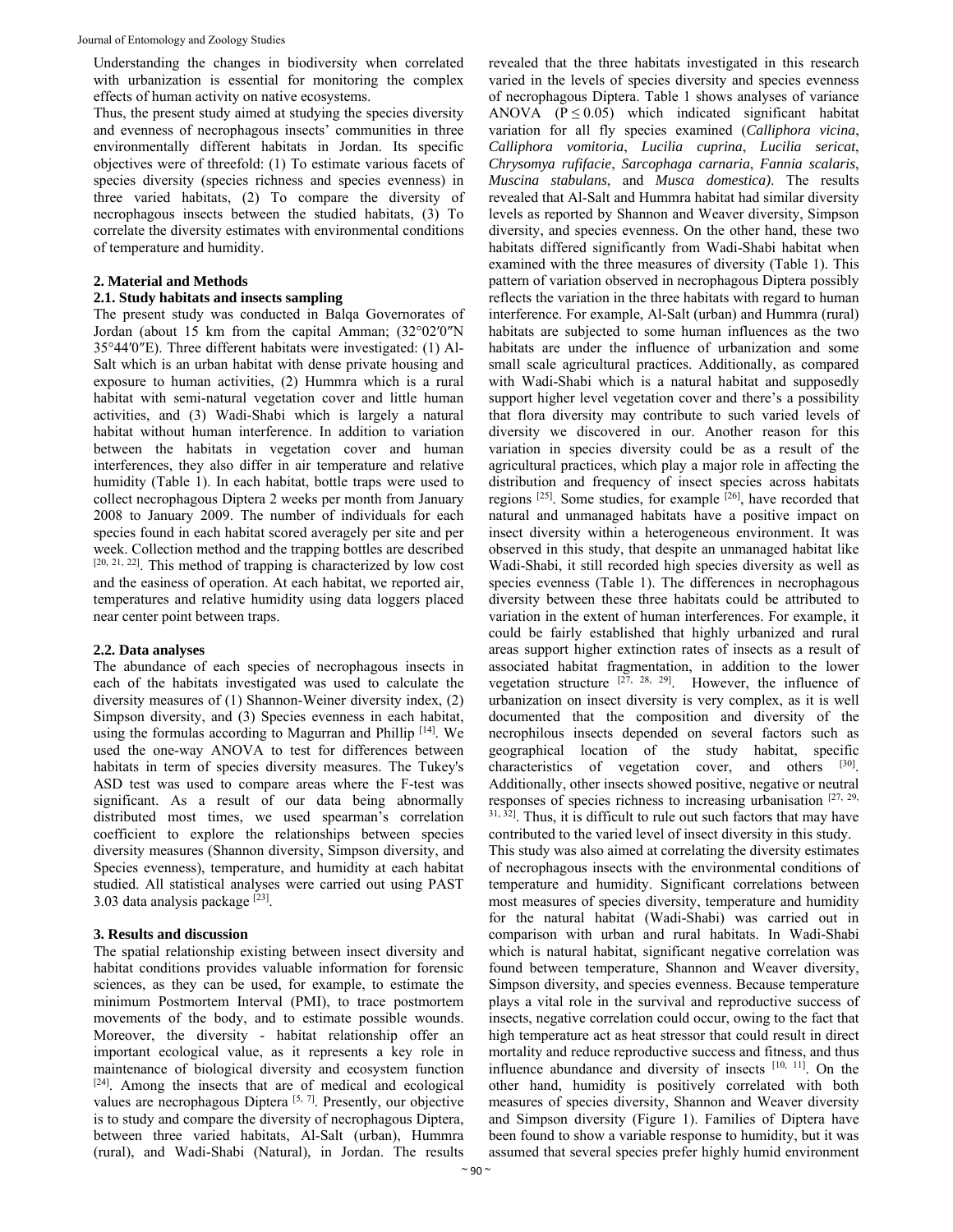[33]. For the other two habitats studies, Al-Salt (Urban) and Hummra (Rural), less significant correlations were found. In Al-Salt, temperature and humidity were insignificant environmental factor that influenced the species diversity of necrophagous insect (Figure 2). In Hummra habitat, temperature had a positive correlation with Shannon and Weaver diversity and a positive correlation between humidity

and Simpson's diversity (Figure 3). As Al-Salt and Hummra habitats are subjected to anthropogenic activities, the lack of correlations between diversity with prevailing temperature and humidity could be attributed to the disturbance of these habitats that influence insects relationships to the surrounding environmental conditions [16, 34].

**Table 1:** Results of one-way analysis of variance (ANOVA), mean values, and standard errors (in parentheses) of diversity and environmental conditions of the three habitats studied in Jordan.

|                                           | Habitat                      |                                |                               |       |                        |
|-------------------------------------------|------------------------------|--------------------------------|-------------------------------|-------|------------------------|
| Diversity and environment characteristics | Al-Salt                      | Hummra                         | Wadi-Shabi                    |       |                        |
| Shannon and Weaver diversity              | $1.413$ <sup>a</sup> (0.024) | 1.469ª (0.0148)                | $1.74 \cdot (0.020)$          | 78.24 |                        |
| Simpson Diversity                         | $0.695^{\mathrm{a}}$ (0.008) | $0.714$ <sup>a</sup> $(0.005)$ | $0.774$ <sup>c</sup> (0.005)  | 46.11 |                        |
| Species evenness                          | $0.669$ <sup>a</sup> (0.020) | $0.677a$ (0.006)               | $0.738b$ (0.008)              | 20.88 |                        |
| Temperature                               | $25.111a$ (1.312)            | $27.957a$ (1.246)              | $30.852b$ (1.241)             | 5.378 | < 0.01                 |
| Humidity                                  | $46.963a$ (1.762)            | 48.834 <sup>a</sup> (1.844)    | $50.741$ <sup>a</sup> (2.195) | 0.96  | $\overline{\text{NS}}$ |

Mean values with dissimilar letters indicate significant differences from each other as revealed by Tukey's test P≤ 0.05.



**Fig 1:** Spearman's correlation (r) between environmental attributes (temperature and humidity) Wadi-Shabi of Jordan and species diversity measures and species evenness of necrophagous Diptera. A p value <0.05 was considered statistically significant.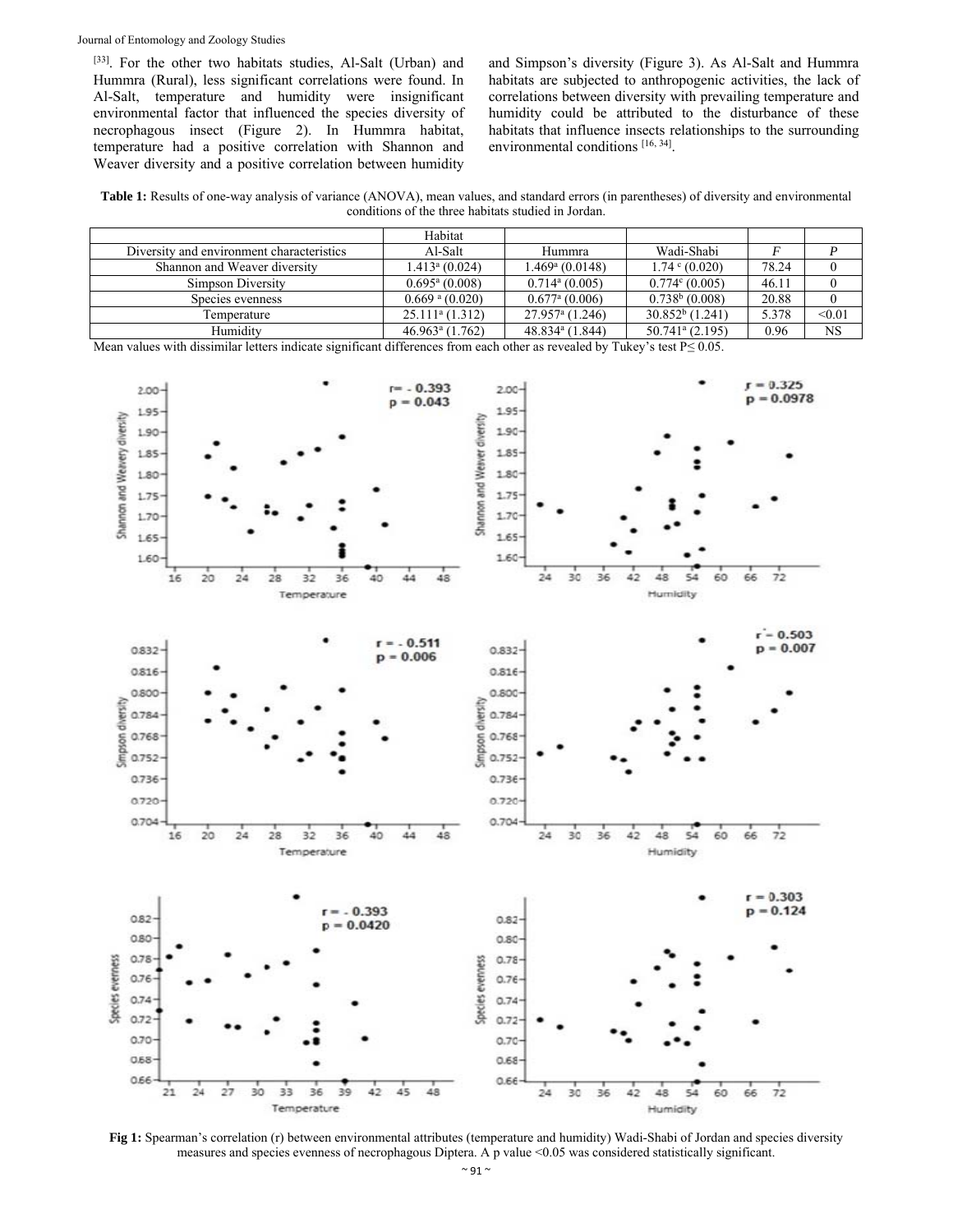

**Fig 2:** Spearman's correlation (r) between environmental attributes (temperature and humidity) Hummra of Jordan and species diversity measures and species evenness of necrophagous Diptera. A p value <0.05 was considered statistically significant.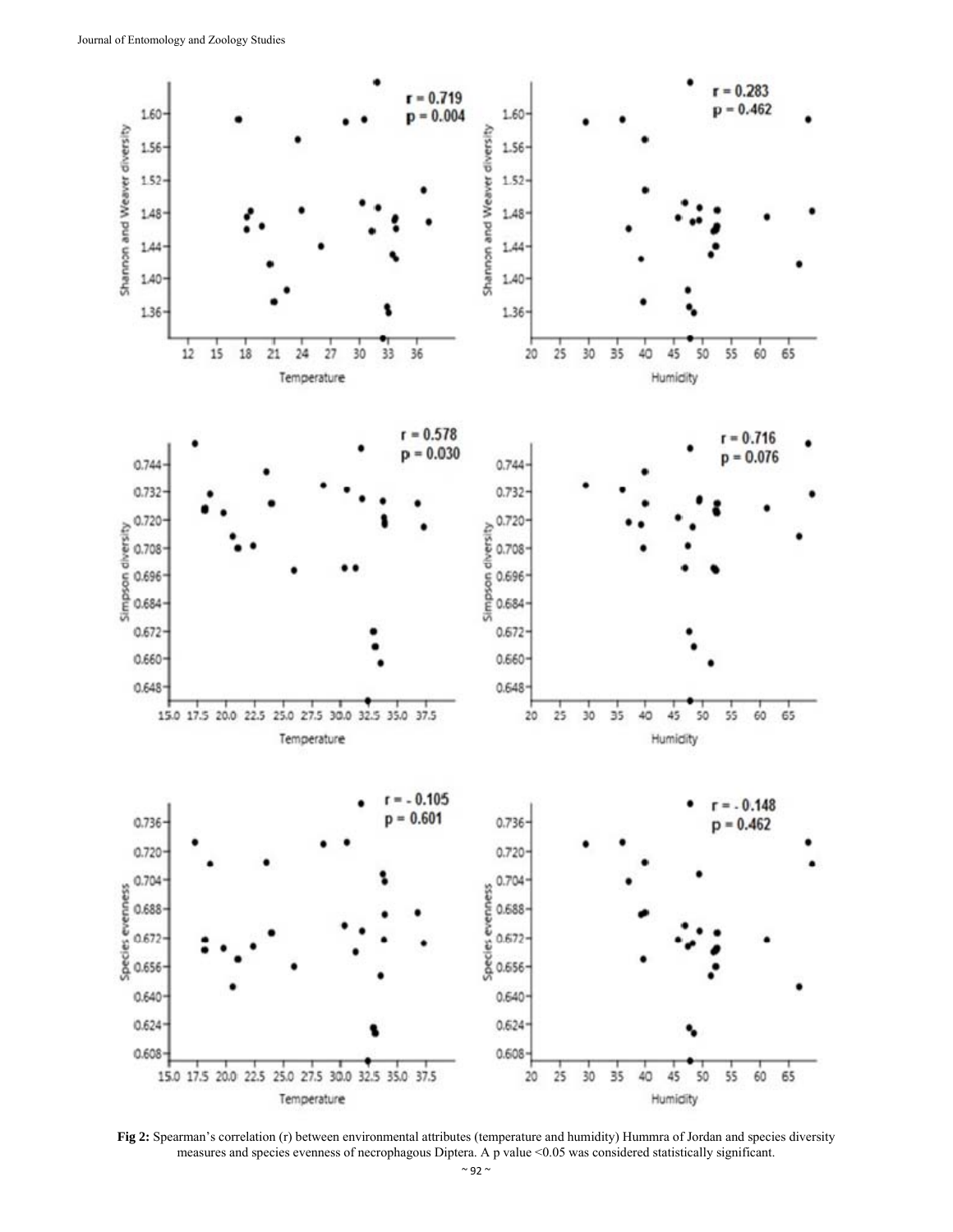

**Fig 3:** Spearman's correlation (r) between environmental attributes (temperature and humidity) Al-Salt habitat of Jordan and species diversity measures and species evenness of necrophagous Diptera. A p value <0.05 was considered statistically significant.

## **4. Conclusion**

Most measures of species diversity (Shannon diversity, species richness, species evenness) that were investigated in this study were significantly associated with environmental conditions of habitats and the intensity of human management. We conclude that anthropogenic factors play a key role in determining the diversity and the richness of necrophagous insects. However, because environmental and anthropogenic factors may lead to a simultaneously effect on insect diversity, further studies that utilize multi-regional approaches are needed to find general pattern of insect diversity and to disentangle the effect of habitat and anthropogenic factors.

#### **5. References**

- 1. Allee WC, Emerson AE, Park O, Park T, Schmidt KP. Principles of animal ecology. WB Saunders, Philadelphia 1949, 837.
- 2. Kuusela S, Hanski I. The structure of carrion fly communities: The size and the type of carrion. Holarct Ecology 1982; 5:337-348.
- 3. Byrd JH, Castner JL. Forensic Entomology: The Utility of Arthropods in Legal Investigations, CRC Press, Boca Raton, Florida, 2010.
- 4. Grassberger M, Frank C. Initial study of arthropod succession on pig carrion in a central European urban habitat. Journal of Medical Entomology. 2004; 41:511- 523.
- 5. Gruner SV, Slone DH, Capinera JL. Forensically important Calliphoridae (*Diptera*) associated with pig carrion in rural North-Central Florida, Journal of Medical Entomology. 2007; 44:509-515.
- 6. Amendt J, Krettek R, Niess C, Zehner R, Bratzke H. Forensic entomology in Germany, Forensic Science International 2000; 113:309.
- 7. Amendt R, Krettek RZ. Forensic entomology. Naturwissenschaften, 2004; 91:51-65.
- 8. Miyashita T, Shinkai A, Chida T. The effects of forest fragmentation on web spider communities in urban areas. Biological Conservation, 1998; 86:357-364.
- 9. Gibb H, Hochuli DF. Habitat fragmentation in an urban environment: large and small fragments support different arthropod assemblages. Biological Conservation 2002; 106:91-100.
- 10. Krebs RA, Loeschke V. Effects of exposure to short-term heat stress on stress components in Drosophila melanogaster. Journal of Evolutional Biology. 1994; 7:39-